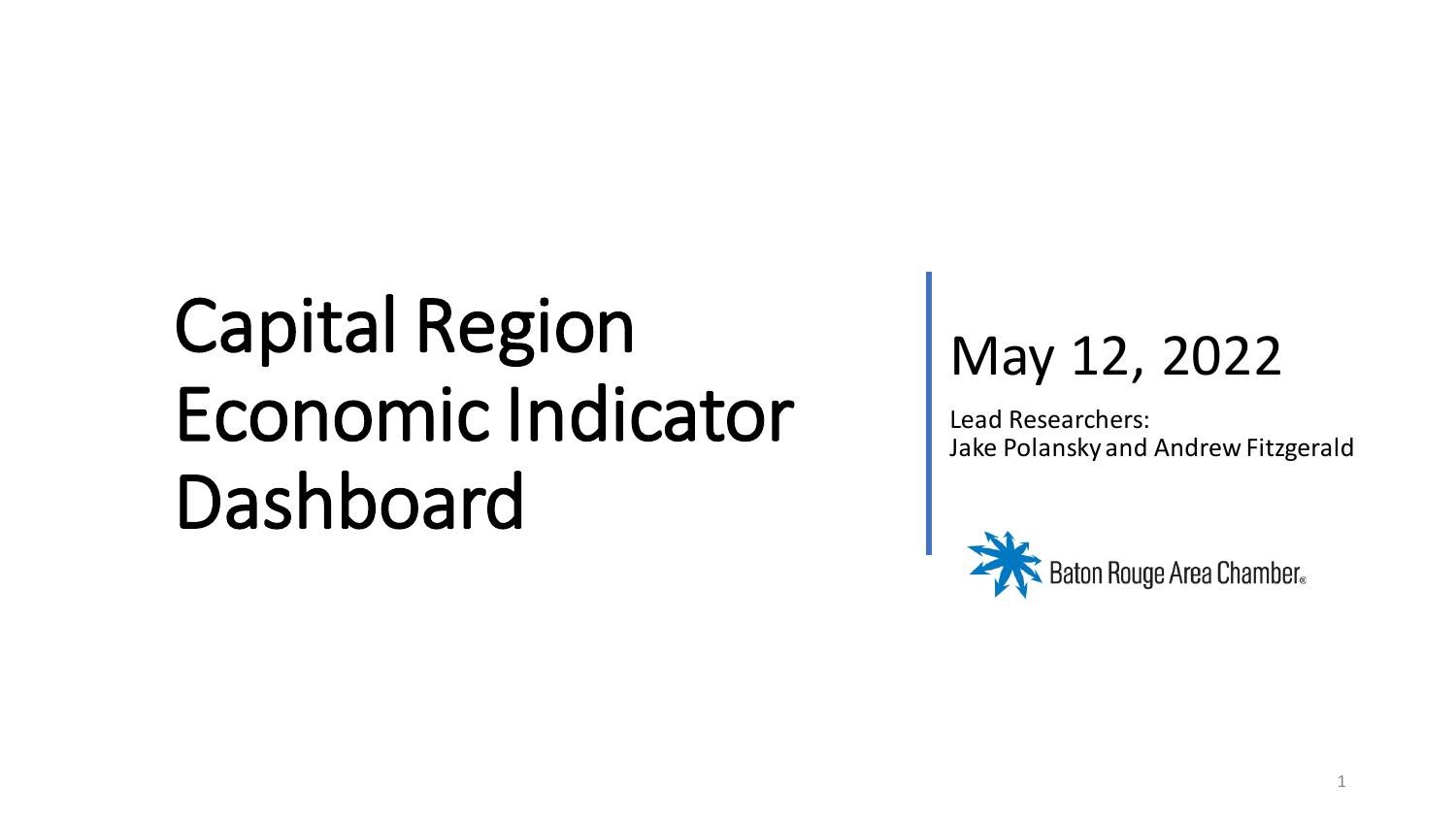Key takeaways from this month's data

- Baton Rouge metro hit record-high employment in March (slide 6)
- Garth Brooks brought in the highest single-day revenue and second-highest weekend total revenues for East Baton Rouge hotels (slide 8)
- Two years after the start of the pandemic, the Capital Region remains within 2% of a full jobs recovery (slide 3)
- Construction industry added 1,200 jobs, totaling 3,600 new jobs in the last two months (slide 4)
- Retail and recreation travel within the Capital Region is nearly 8% higher than it was pre-pandemic (slide 9)
- Small businesses play an important role in the region's economy with nearly 7 out of 10 establishments employing fewer than 10 workers (slide 10)

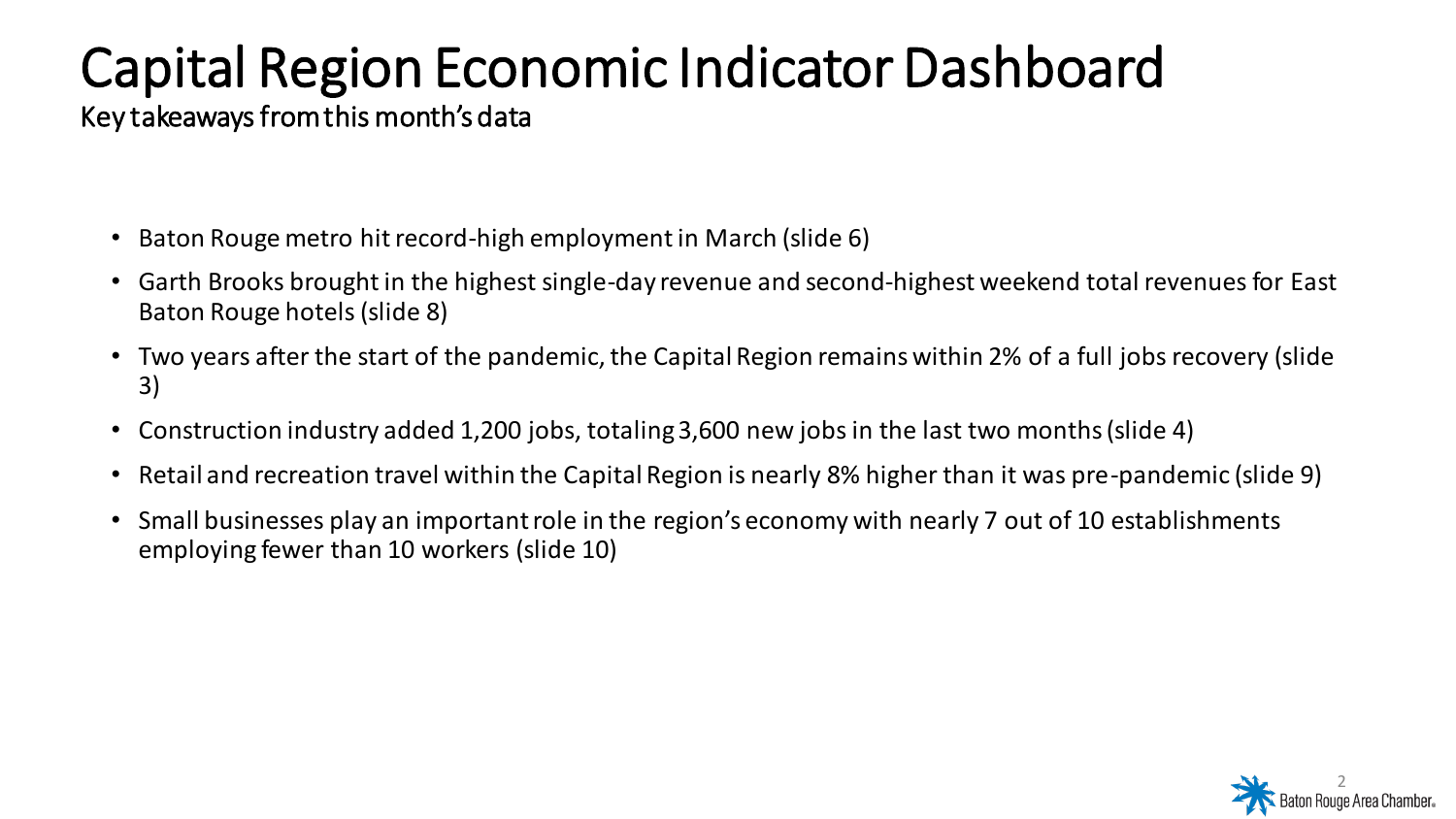Two years after the start of the pandemic, Baton Rouge remains within 2% of a full nonfarm jobs recovery



3

Source: BLS; LWC; and BRAC Analysis \*Technical dates of the recession are 12/2007 to 6/2009, but greatest negative job effects felt in Baton Rouge metro area in 1/2010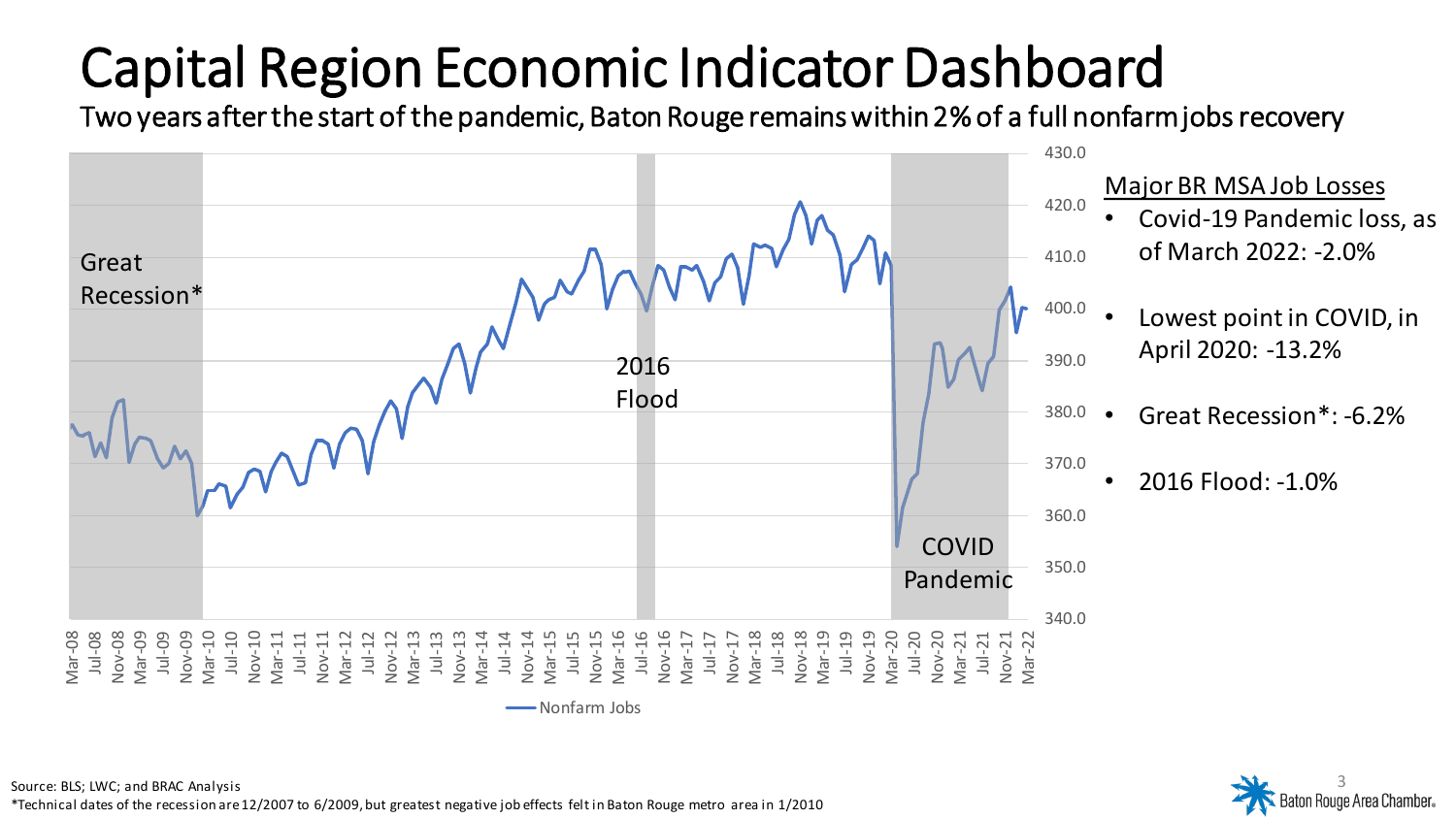Construction added 1,200 jobs although total nonfarm jobs in the region dipped slightly

#### **Major industries in the Capital Region**

| <b>Industry</b>                             | <b>COVID Job Change</b> | <b>%age Change</b> |
|---------------------------------------------|-------------------------|--------------------|
| Construction                                | $-4,200$                | $-8.8%$            |
| <b>Professional Services</b>                | $+2,900$                | $+5.8%$            |
| <b>Education &amp; Healthcare</b>           | $-500$                  | $-0.9%$            |
| Leisure & Hospitality                       | $-1,900$                | $-4.9%$            |
| Trade, Transportation &<br><b>Utilities</b> | $+500$                  | $+0.7%$            |
| Manufacturing                               | $-900$                  | $-3.0%$            |
| Government                                  | $-3,200$                | $-4.1%$            |
| Information                                 | No change               | No change          |

- Construction has added 3,600 jobs in the last two months (+9.1%)
- After losing 1,000 jobs in March, the Leisure & Hospitality industry is at its lowest jobs number since September 2021 (36,500 jobs)
- All other major industries saw either a small increase or decrease in March  $(+/-$  up to 300 jobs)

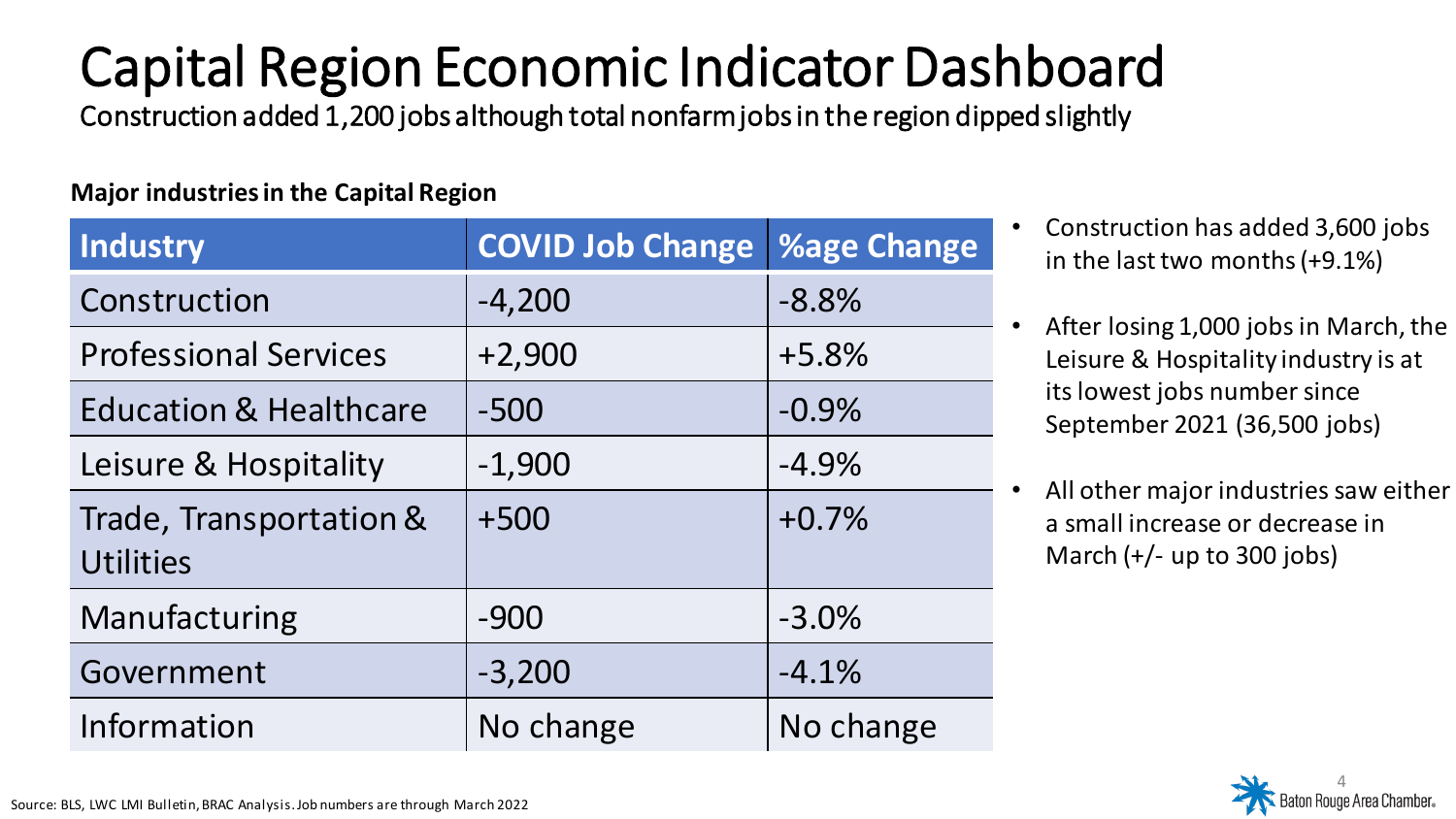Peer metros were split in March with three losing jobs and four others averaging a small 0.3% increase



- Aside from Greenville, all peer metros are down from their high point in November/December 2021
- After two consecutive months of job growth for Lafayette, both it and Baton Rouge are 2% away from a full jobs recovery
- Louisiana metros continue to lag peer metros in recovering jobs lost during the pandemic

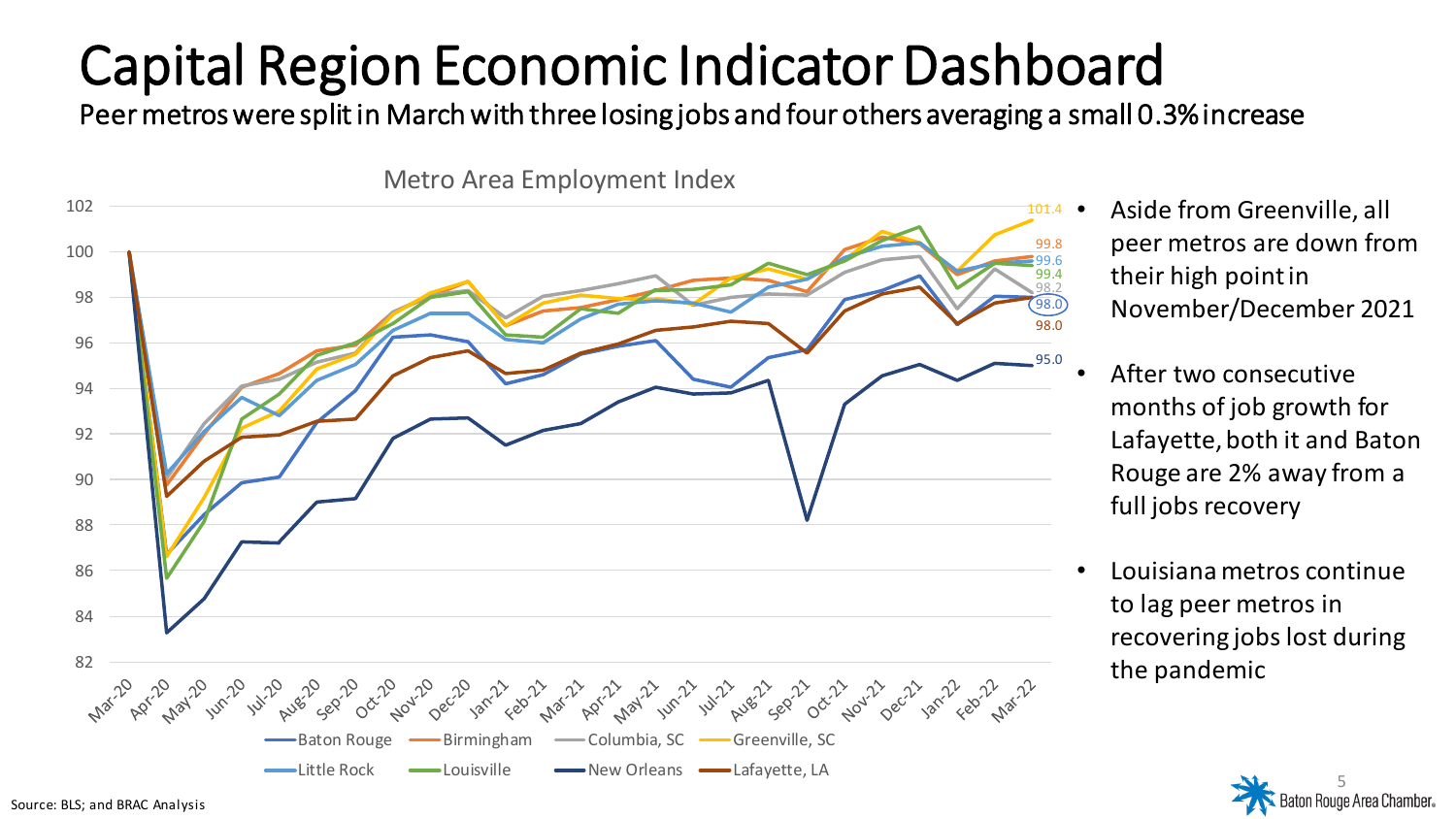There are more than two job postings for each unemployed worker across Baton Rouge



- Baton Rouge has higher employment now than ever before after rising by 3,000 in the last month to 409.8k (according to preliminary BLS figures)
- Job postings in March are up 42% year-over-year
- Unemployment claims have fallen more than 80% in the last year
- Top 3 in-demand occupations for March include: Retail Workers (1,500 postings), Registered Nurses (1,500 postings), and Retail Supervisors (1,200 postings)

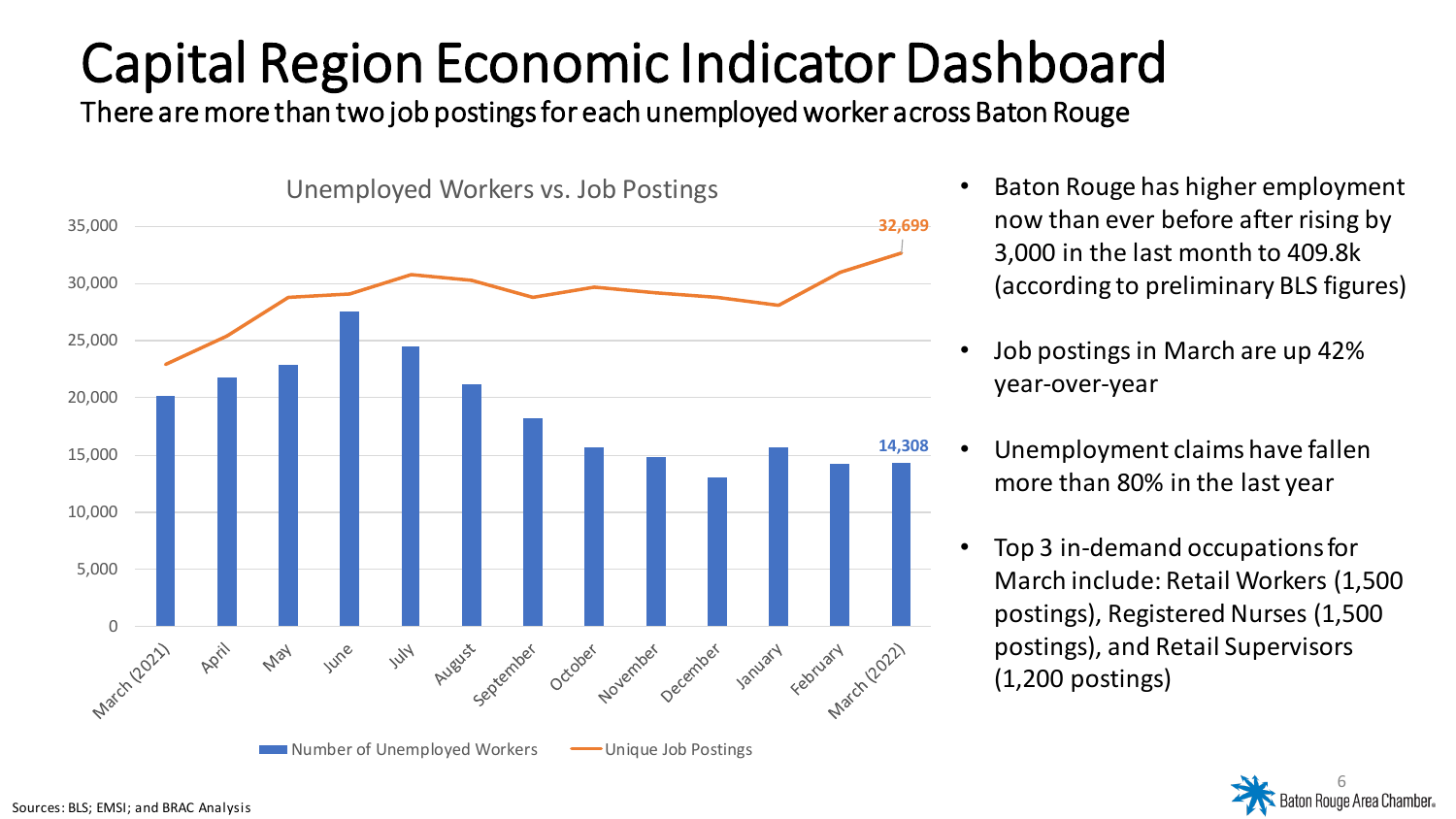Vaccine uptake varies significantly among Capital Region parishes



- West Feliciana, East Feliciana, and Pointe Coupee have had higher vaccination rates than the rest of the Capital Region throughout the pandemic
- The number of vaccines administered over the past several months has been minimal, and therefore BRAC will no longer provide monthly updates on parishby-parish vaccination data beginning with the June Dashboard

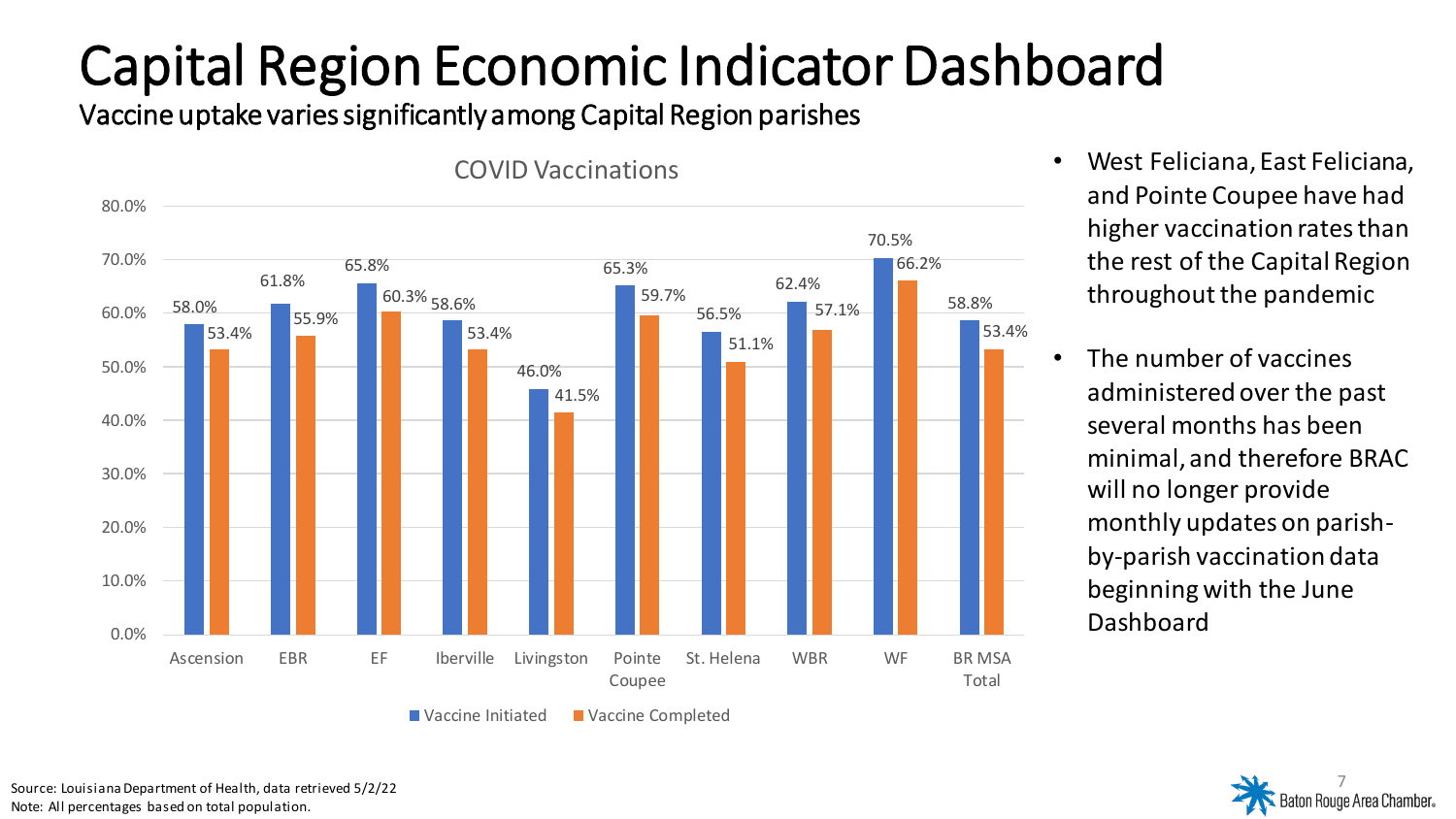How has travel been impacted during the pandemic?

#### **Hotel Occupancy**



**Revenue** April 24 - 30



| <b>Event Name</b>              | Friday<br>Occupancy | Saturday<br>Occupancy | Average<br><b>Occupancy</b> |
|--------------------------------|---------------------|-----------------------|-----------------------------|
| <b>Garth Brooks</b><br>Concert | 76.0%               | 91.5%                 | 83.8%                       |
| Georgia 2018                   | 85.8%               | 87.7%                 | 86.8%                       |
| Alabama<br>2018                | 86.8%               | 93.1%                 | 90.0%                       |
| Florida 2019                   | 84.7%               | 91.4%                 | 88.1%                       |
| Auburn 2019                    | 82.5%               | 86.9%                 | 84.7%                       |
| Texas A&M<br>2019              | 72.9%               | 86.7%                 | 79.8%                       |

| <b>Event Name</b>              | Friday<br>Revenue | Saturday<br>Revenue | <b>Total</b><br>Revenue |
|--------------------------------|-------------------|---------------------|-------------------------|
| <b>Garth Brooks</b><br>Concert | \$985,120         | \$1,597,556         | \$2,582,676             |
| Georgia 2018                   | \$1,227,834       | \$1,316,308         | \$2,544,142             |
| Alabama<br>2018                | \$1,335,616       | \$1,589,255         | \$2,924,871             |
| Florida 2019                   | \$1,239,641       | \$1,281,129         | \$2,520,770             |
| Auburn 2019                    | \$1,155,555       | \$1,281,129         | \$2,436,684             |
| <b>Texas A&amp;M</b><br>2019   | \$934,386         | \$1,274,011         | \$2,208,397             |

- Garth Brooks brought in the highest single-day revenue (Saturday) and second-highest weekend total revenues for BR hotels
- 91.5% of hotel rooms were occupied Saturday night, secondhighest single night of occupancy for recent major events
- Weekly occupancy and revenue figures remain well-above 2021 numbers

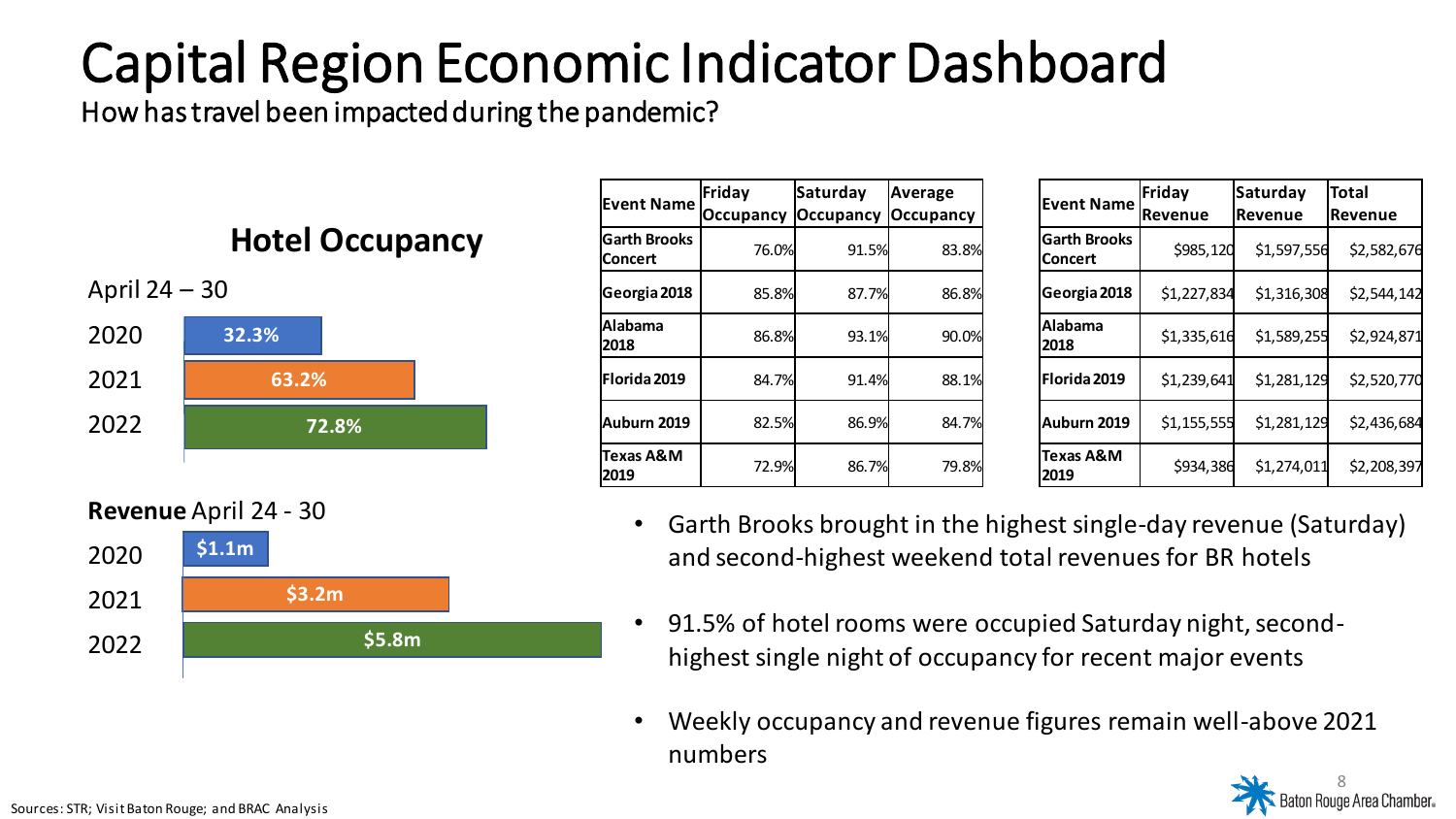How has travel been impacted during the pandemic?



Travel across the Capital Region, Previous 12 Months

- Travel to retail and recreation is at its highest point in the last 12 months
- Workplace travel is 11% and 1% above prepandemic levels in Ascension and Livingston respectively but, remains below prepandemic levels elsewhere in the region